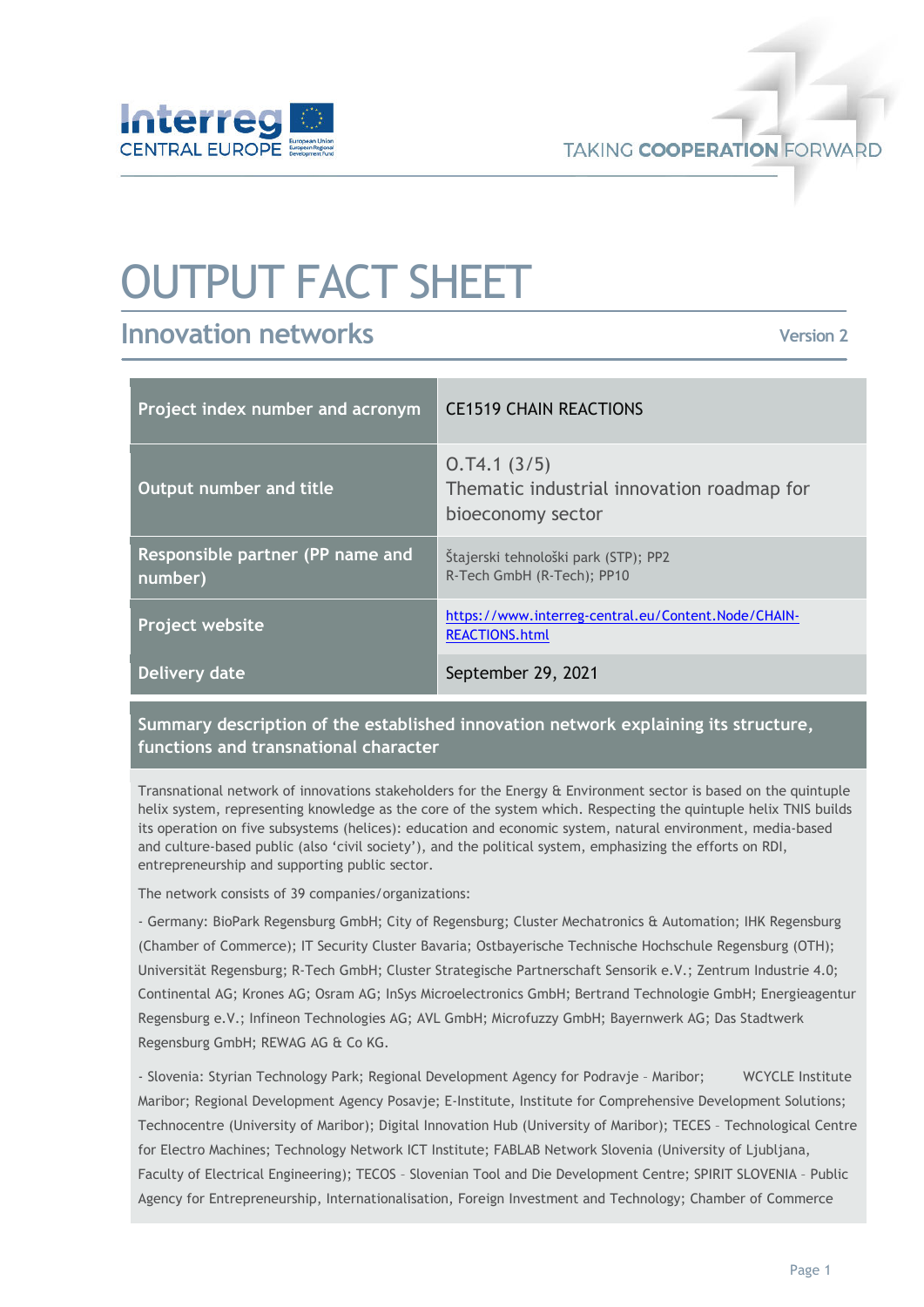

and Industry of Štajerska; Slovenian Energy Agency; Faculty of Polymer Technology; Tushek Supercars Ltd.; EMSISO d.o.o.

#### **NUTS region(s) concerned by the innovation network (relevant NUTS level)**

NUTS regions on NUTS2 level that are involved in the implementation of the roadmap are:

Vzhodna Slovenija (SI03) in Slovenia, and

Oberpfalz (DE23) in Germany.

## **Expected impact and benefits of the innovation network for the concerned territories and target groups**

Based on the exchange of knowledge between companies and experts in the field of energy and mobility created by the events, the aim is developing new business innovations and strategies or to further develop existing ones. Both regions have identified challenges where they can benefit from mutual learning and exchange of experience in the field of electromobility either in research or application of innovation for better management.

The suggested innovation actions that will take place are:

- New city regulative, forbidding fossil fuel delivery vehicles in city center,
- Monitoring energy use in public transport e-vehicles, for the purpose of optimization,
- Introduction of online self-weighing trash containers, for optimization of their emptying,
- Developing new system components for fuel cells,
- Development and improvement of technologies for production of fuel cells,
- New technologies for on-site generation of hydrogen.

**Sustainability of the innovation network and its transferatbility to other territories and stakeholders**